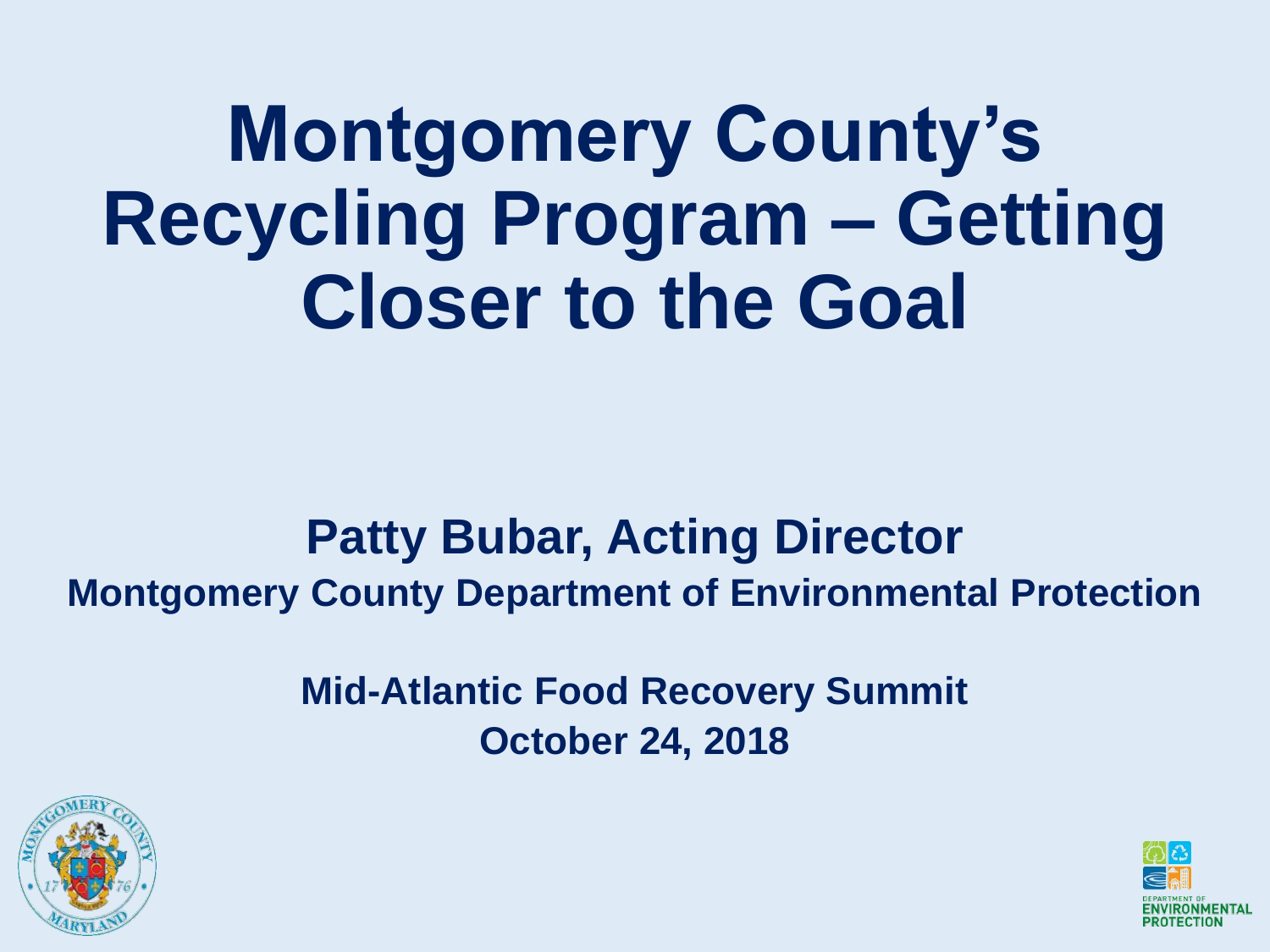#### **Montgomery County's Current Goal**



# *Reduce Waste and Recycle 70% by 2020*



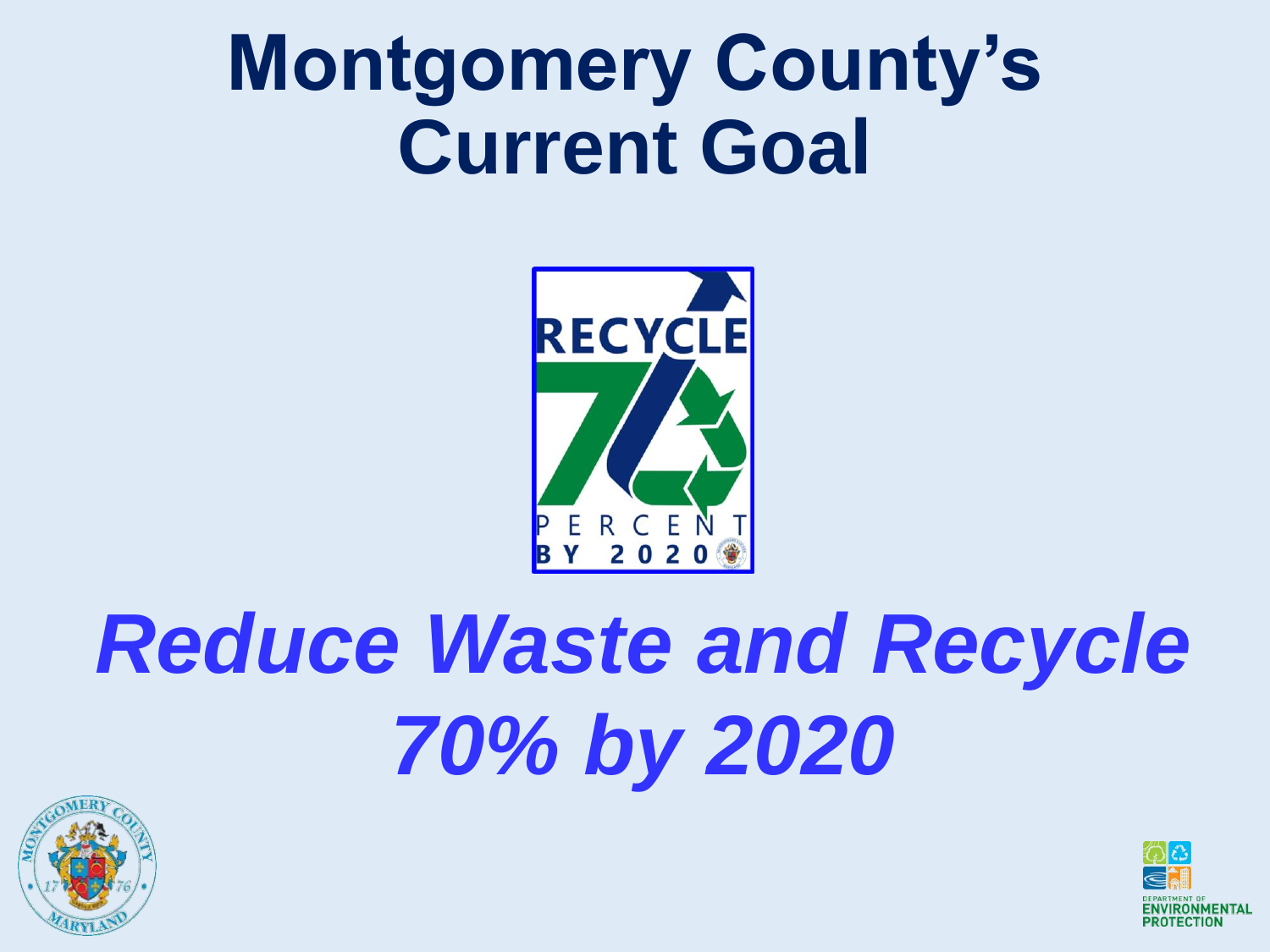#### **The Sources of Waste**

**1,088,412 tons of waste generated during Calendar Year 2016**

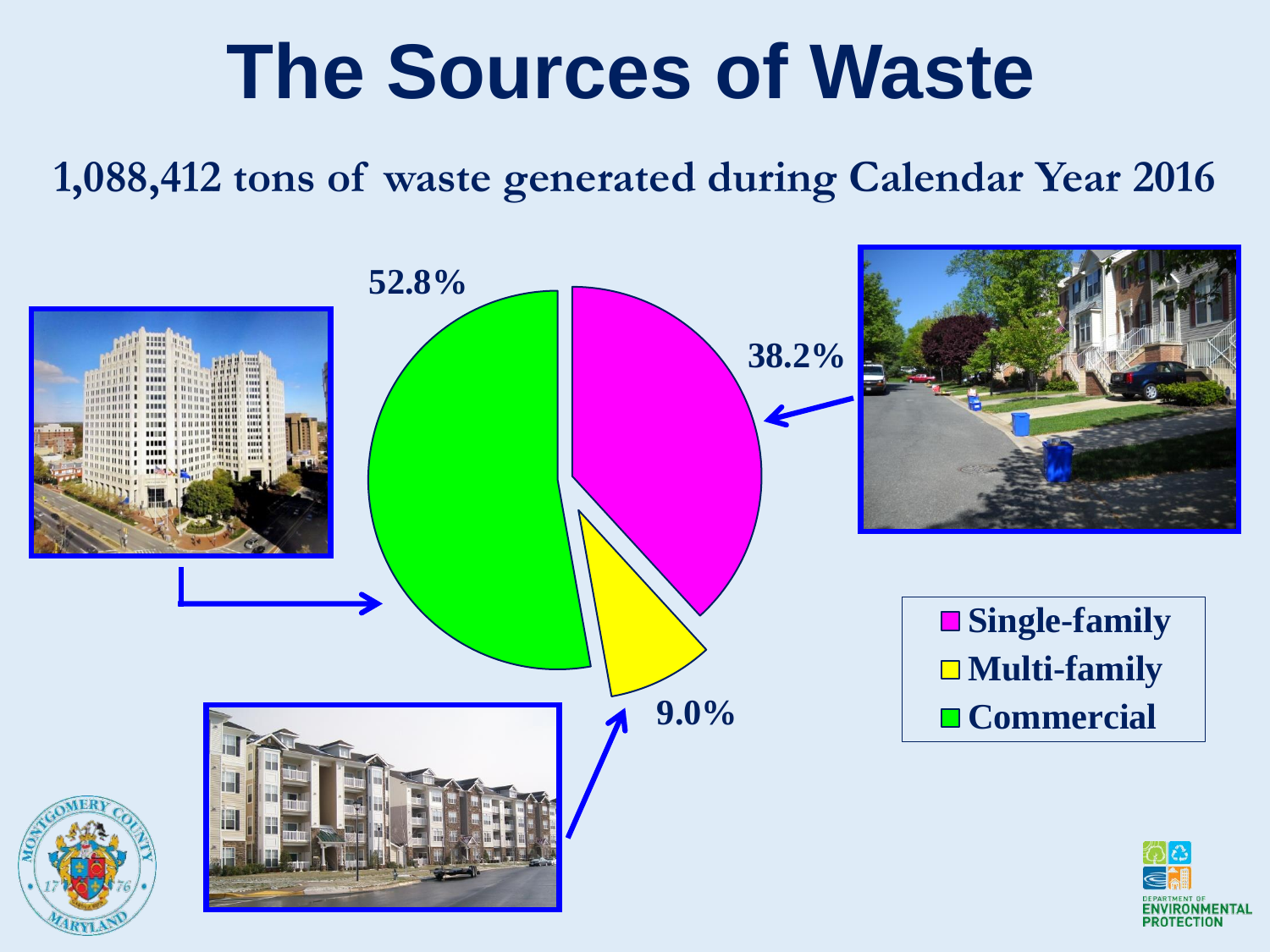# **CY16 Recycling Rate by Sector**

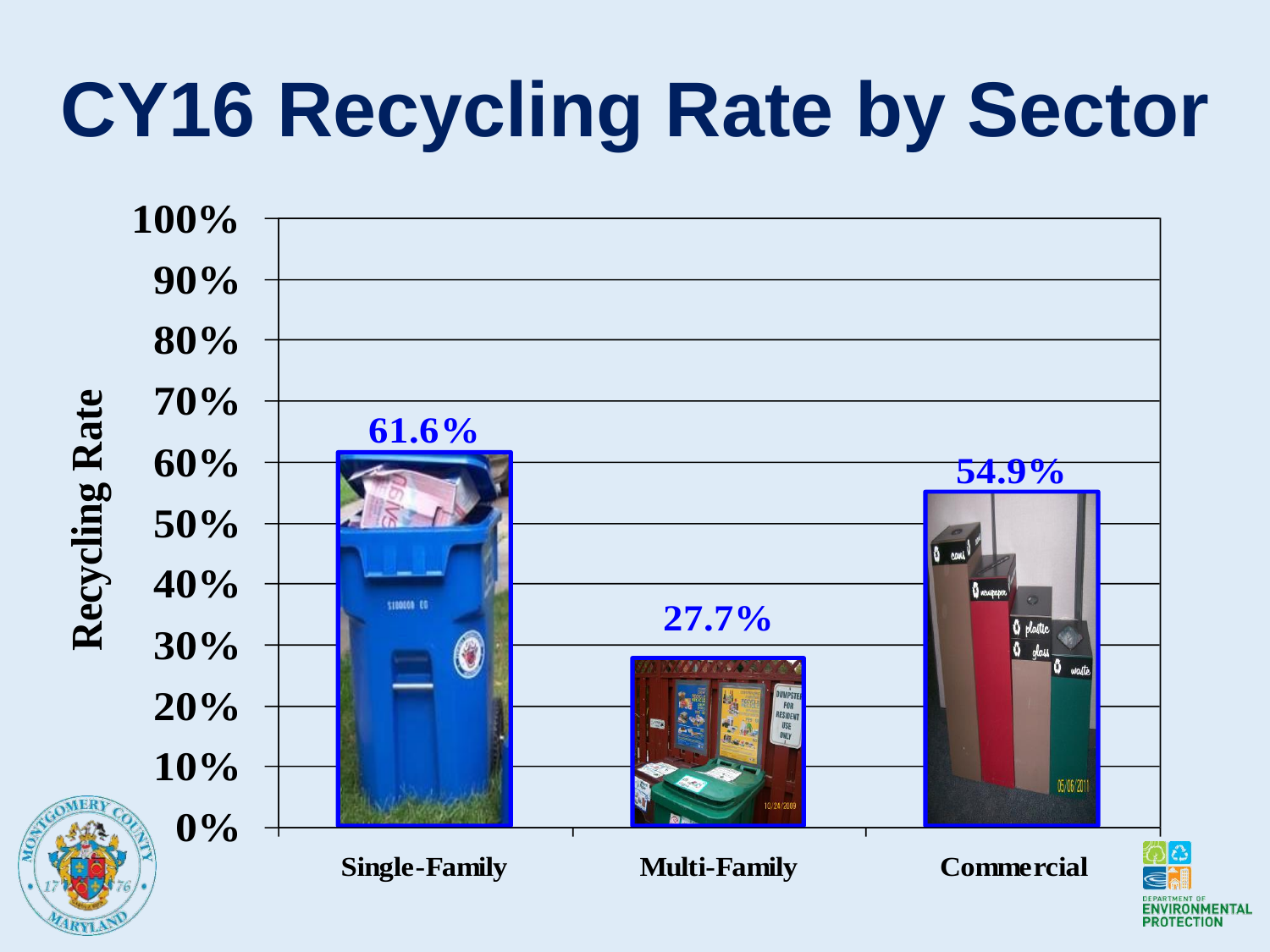### **Food Scraps in Montgomery County**



**Institutions**

**~79,000 TPY**



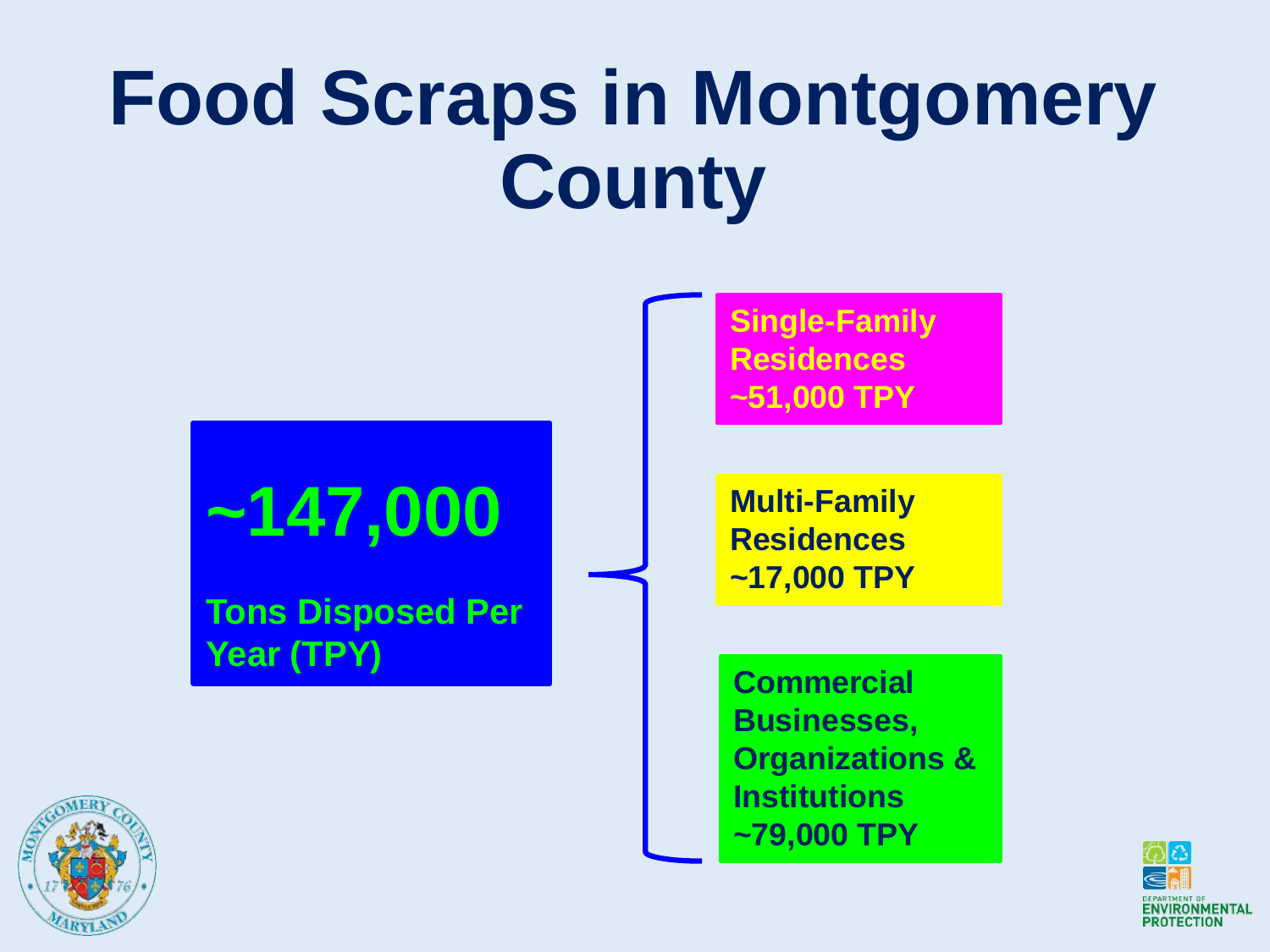# **Existing Food Scraps Processing Capacity\***

- Veteran Compost
- Prince George's County **Organics Composting Facility**
- Prince William County, VA – Freestate Farms Compost Facility
- McGill Environmental Systems (Waverly, VA)





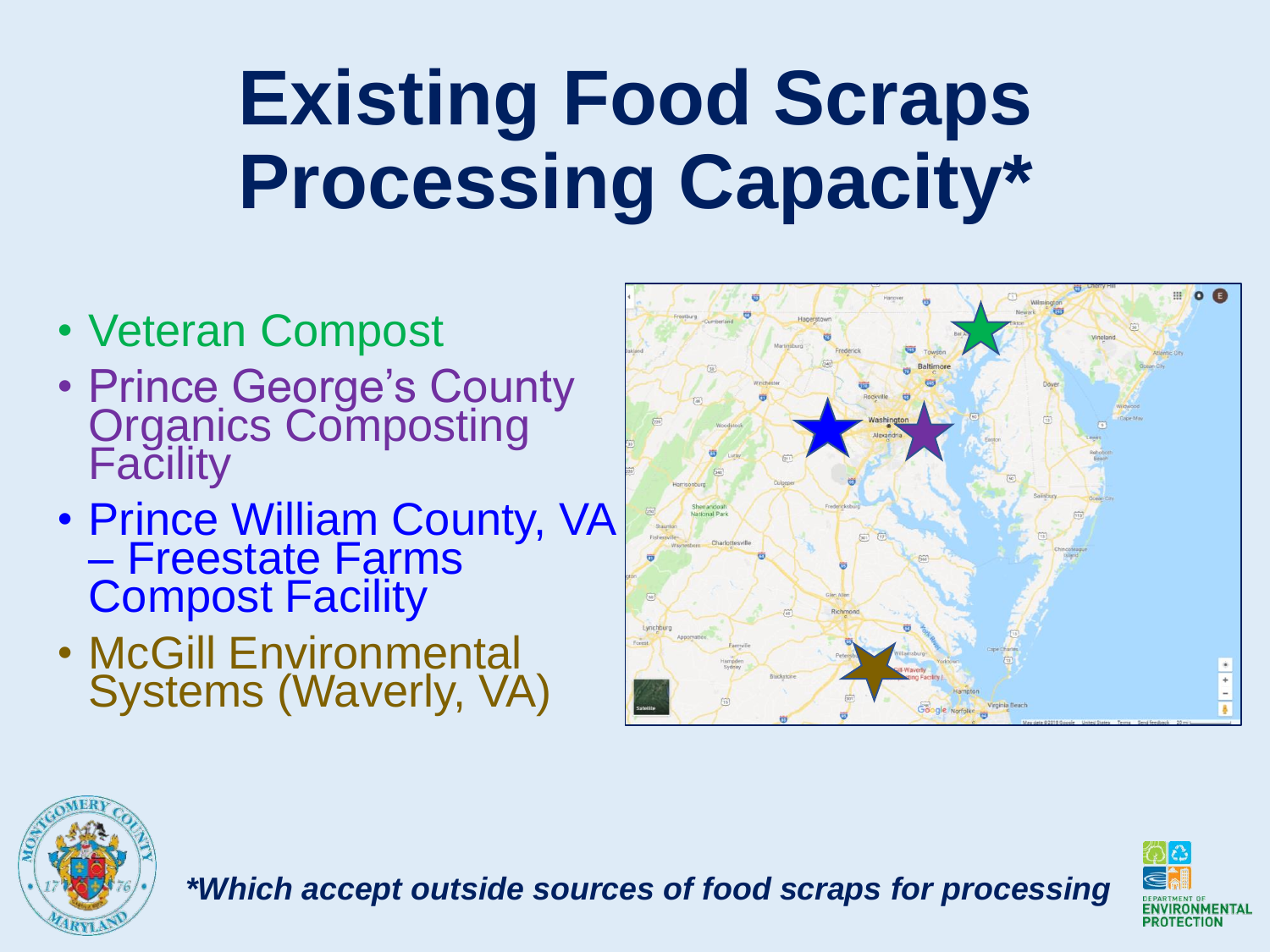## **Emerging/Expanding Food Scraps Processing Capacity**

- Maryland Food Center Authority - BTS Bio Energy Facility, Jessup, MD
- Prince William County Freestate Farms Integrated Organics Processing Facility, Manassas, VA





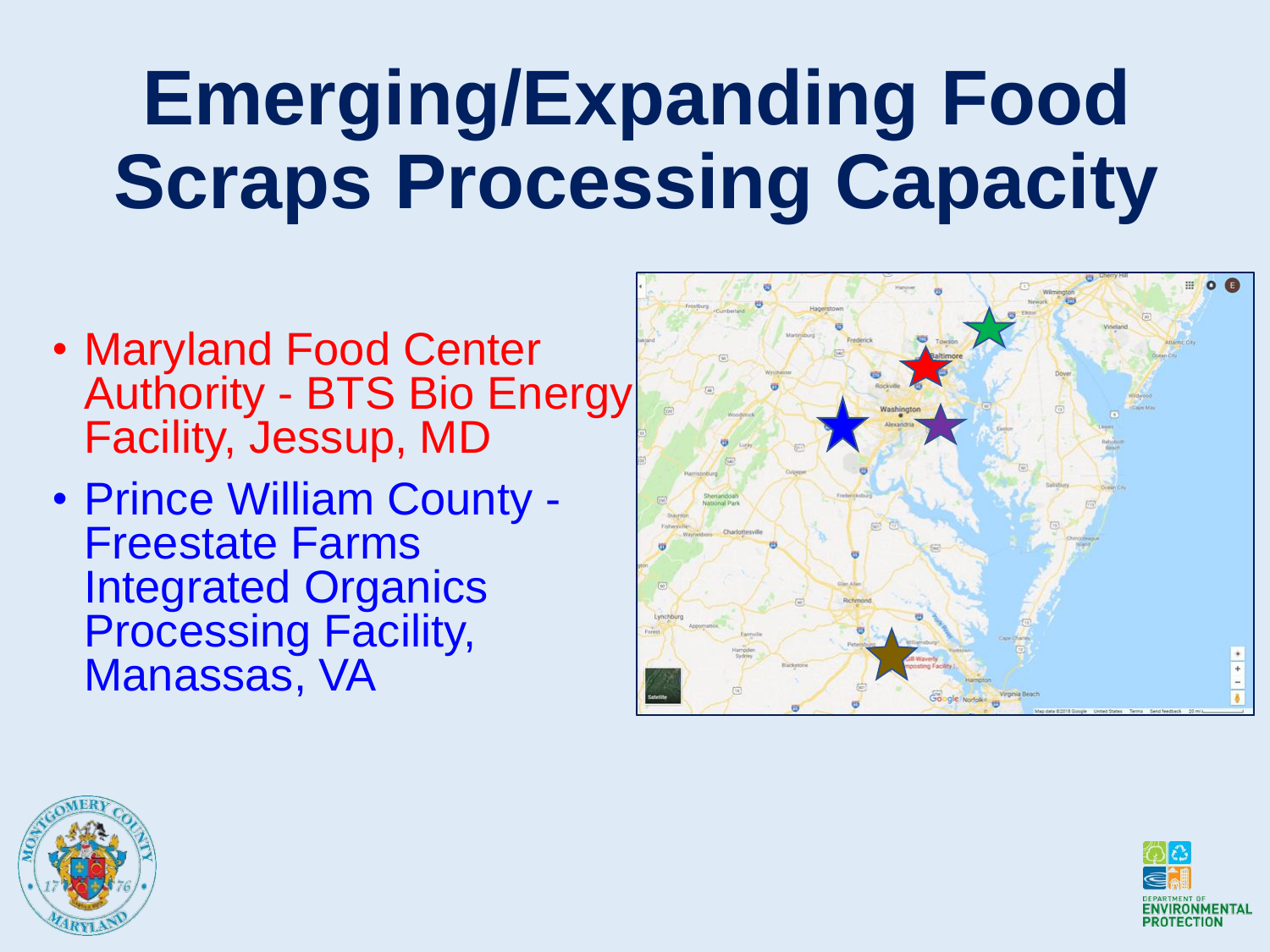# **Considerations for Counties, Maryland and/or Industry**

- Increase processing capacity in Maryland through additional new or expanded facilities
- Funding or grants to assist with land, building and equipment costs
- \$/ton pricing incentives conducive to food scraps recycling



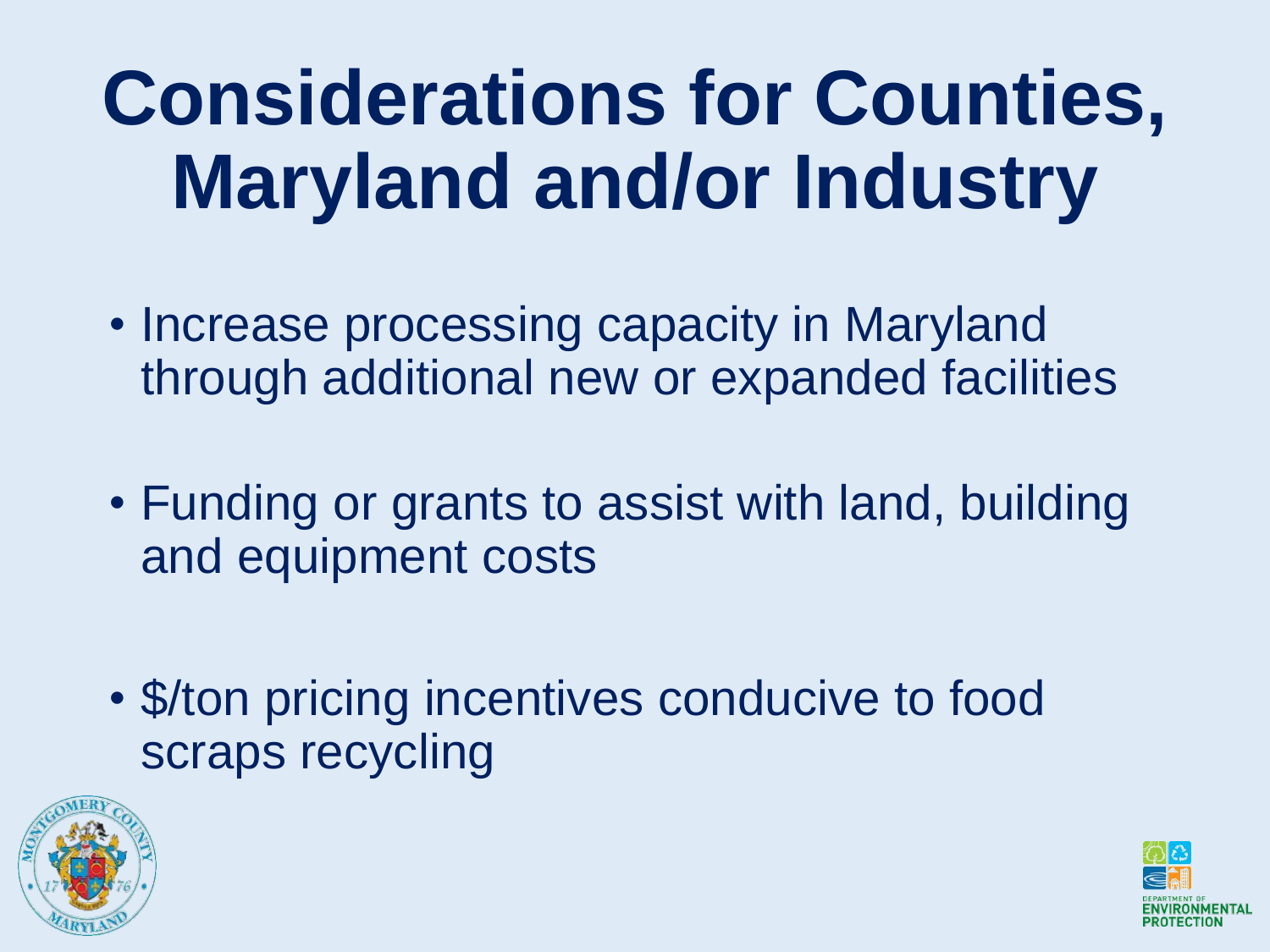### **Montgomery County's Next Steps**

#### Priority initial focus: food scraps in commercial sector

- **Secure processing** capacity
- Continue work with all key parties
- **Develop incentives**
- **Implement and direct** initiatives and activities

**Montgomery County, Maryland Department of Environmental Protection Division of Solid Waste Services** 

|                 | RECYCLE |
|-----------------|---------|
| <b>ROTECTIL</b> |         |

**Strategic Plan to Advance Composting, Compost Use, and Food Scraps Diversion** in Montgomery County, Maryland



April 2018

Montgomery County, Maryland Department of Environmental Protection, Division of Solid Waste Services

For information in an alternate format, contact Eileen Kao at (240) 777-6406

Printed on recycled and recyclable pape





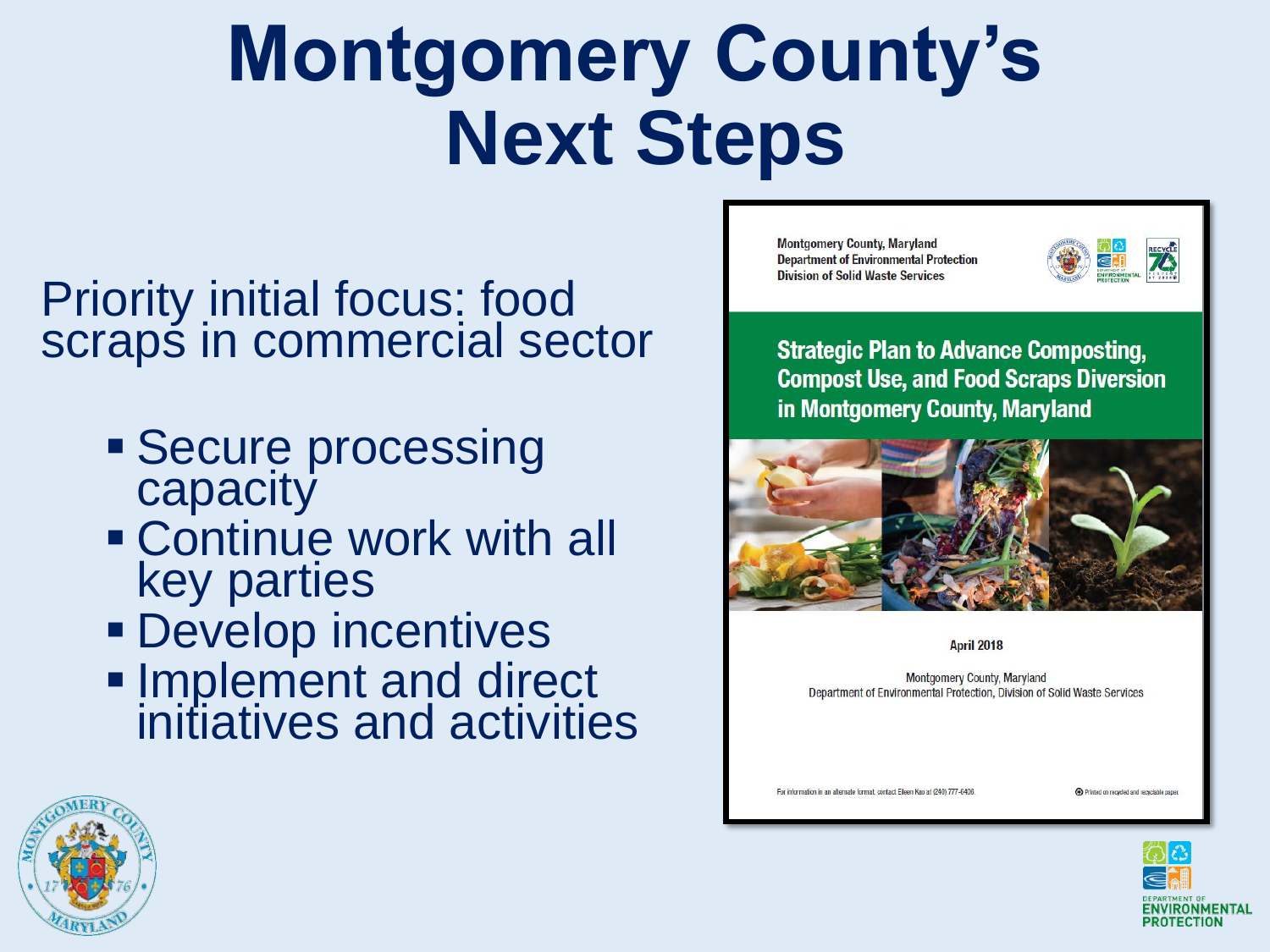### **Montgomery County's Next Steps**

Other efforts:

- Minor modifications to Transfer Station Annex, if necessary
- Education/technical assistance to residents of single-family homes; increase awareness/ understanding of food scraps recycling; assess level of interest